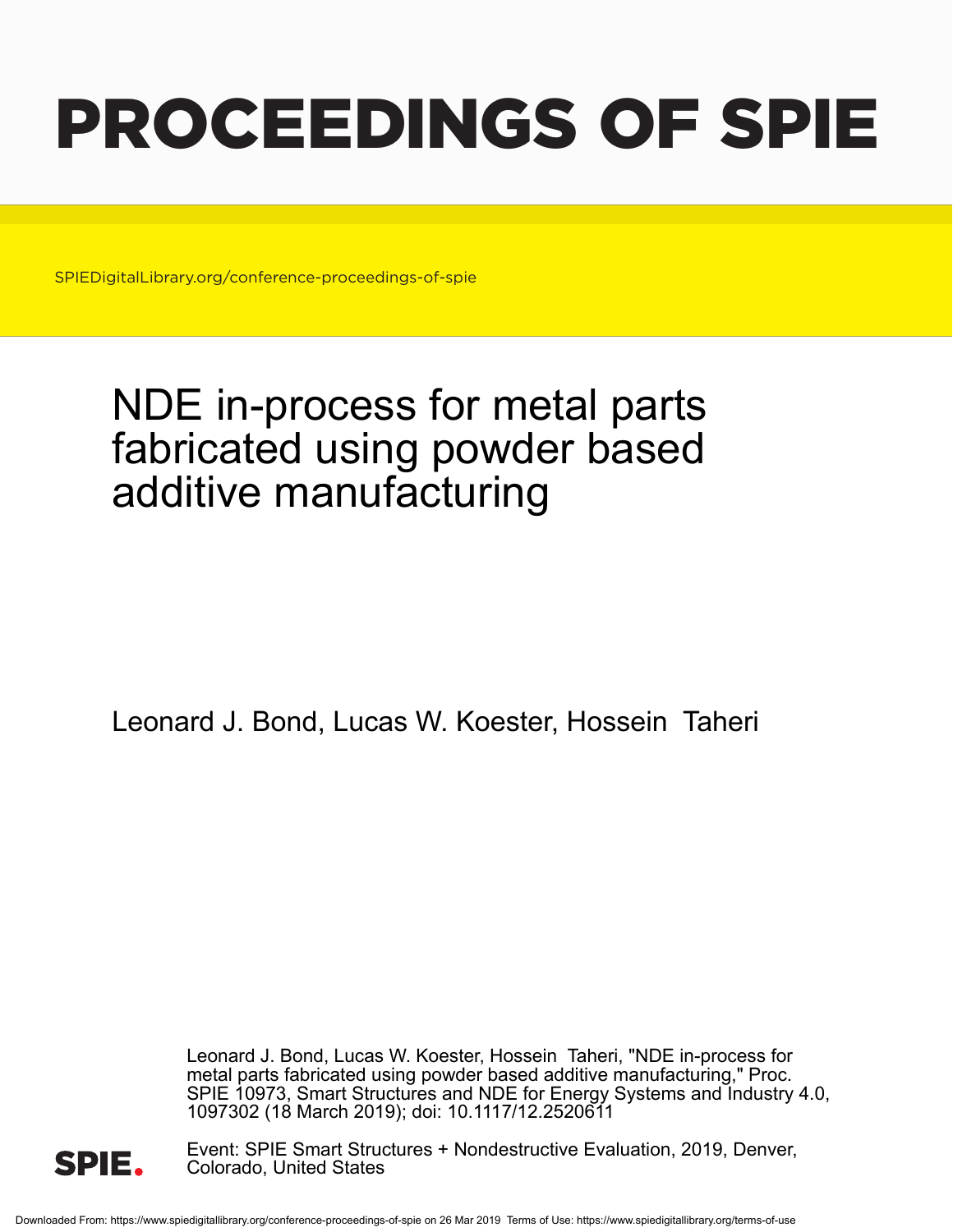### **NDE in-process for metal parts fabricated using powder based additive manufacturing**

Leonard J. Bond \*<sup>a</sup>, Lucas W. Koester<sup>b</sup> and Hossein Taheri<sup>c</sup> a Department of Aerospace Engineering, Iowa State University, Ames, IA, USA, 50011,

<sup>b</sup> Centre for NDE, Iowa State University, Ames, IA, USA, 50011,

Department of Manufacturing Engineering, Georgia Southern University, Statesboro, GA 30460

#### **ABSTRACT**

Ensuring adequate quality for additive manufactured (AM) materials presents unique metrology challenges to the on-line process measurement and nondestructive evaluation (NDE) communities. AM parts now have complex forms that are not possible using subtractive manufacturing and there are moves for their use in safety criticality components. This paper briefly reviews the status, challenges and metrology opportunities throughout the AM process from powder to finished parts. The primary focus is on new acoustic signatures that have been demonstrated to correlate process parameters with on-line measurement for monitoring and characterization during the build. In-process, quantitative characterization and monitoring of material state is anticipated to be potentially transformational in advancing adoption of metal AM parts, including offering the potential for early part rejection, part condition guided process control or even potentially in-process repair. This approach will enable more effective deployment of quality assessment metrology into the layer-by-layer material build with designed morphology. In this proof-of-concept study acoustic-based process monitoring signals were collected during the Direct Energy Deposition (DED) AM process with different process conditions to investigate and determine if variations in process conditions can be discriminated. A novel application of signal processing tools is used for the identification and use of metrics based on temporal and spectral features in acoustic signals for the purpose of in-situ monitoring and characterization of conditions in an AM process. Results show that the features identified in signatures are correlated with the process conditions and can be used for classifying different states in the process.

**Keywords:** additive manufacturing, in-process monitoring, NDE, acoustic signatures, process condition.

#### **1. INTRODUCTION**

There are significant challenges faced in fabrication and then the subsequent life cycle of AM parts when seeking to ensure needed initial quality and reliability. The inspection and characterization of powder metal parts at various points in the manufacturing process has been under consideration for several decades, with much of the attention focusing on non-destructive testing (NDT) of finished or near-finished parts<sup>1,2</sup>. Over the years some methods have been demonstrated for application at interim fabrication steps and at other interim points during manufacture<sup>3-5</sup>. Critical to understanding NDT needs is material characterization and "allowables" (those "naturally" occurring material anomalies that are acceptable), such as some level of micro-porosity and grain variation that will not impact performance under some defined set of stressors<sup>6</sup>.

Providing the capability for *in-situ* monitoring has the advantage of not only inspection of the part to ensure that it is produced to meet the design requirements, but also to detect anomalies which occur within the build process<sup>7</sup>. There are several technologies that are currently deployed, including those using optical<sup>8</sup> and IR imaging<sup>9</sup>. The advantage of using acoustic and ultrasound-based techniques is that the acoustic signatures have the potential to contain rich information about the material properties, defects and anomalies, as well as the process conditions.

#### **2. ACOUSTIC** *IN-SITU* **PROCESS MONITORING**

Acoustic and ultrasonic-based methods have the advantage of being able to be deployed to give real-time continuous monitoring of a part during the manufacturing processes. Such techniques can be used for process monitoring with different forms of sensors<sup>10</sup>, with laser generated and detected ultrasound  $11,12$  and for monitoring the acoustic emissions

\*bondlj@iastate.edu; phone 1 515 294 1055

Smart Structures and NDE for Energy Systems and Industry 4.0, edited by Norbert G. Meyendorf, Kerrie Gath, Christopher Niezrecki, Proc. of SPIE Vol. 10973, 1097302 · © 2019 SPIE · CCC code: 0277-786X/19/\$18 · doi: 10.1117/12.2520611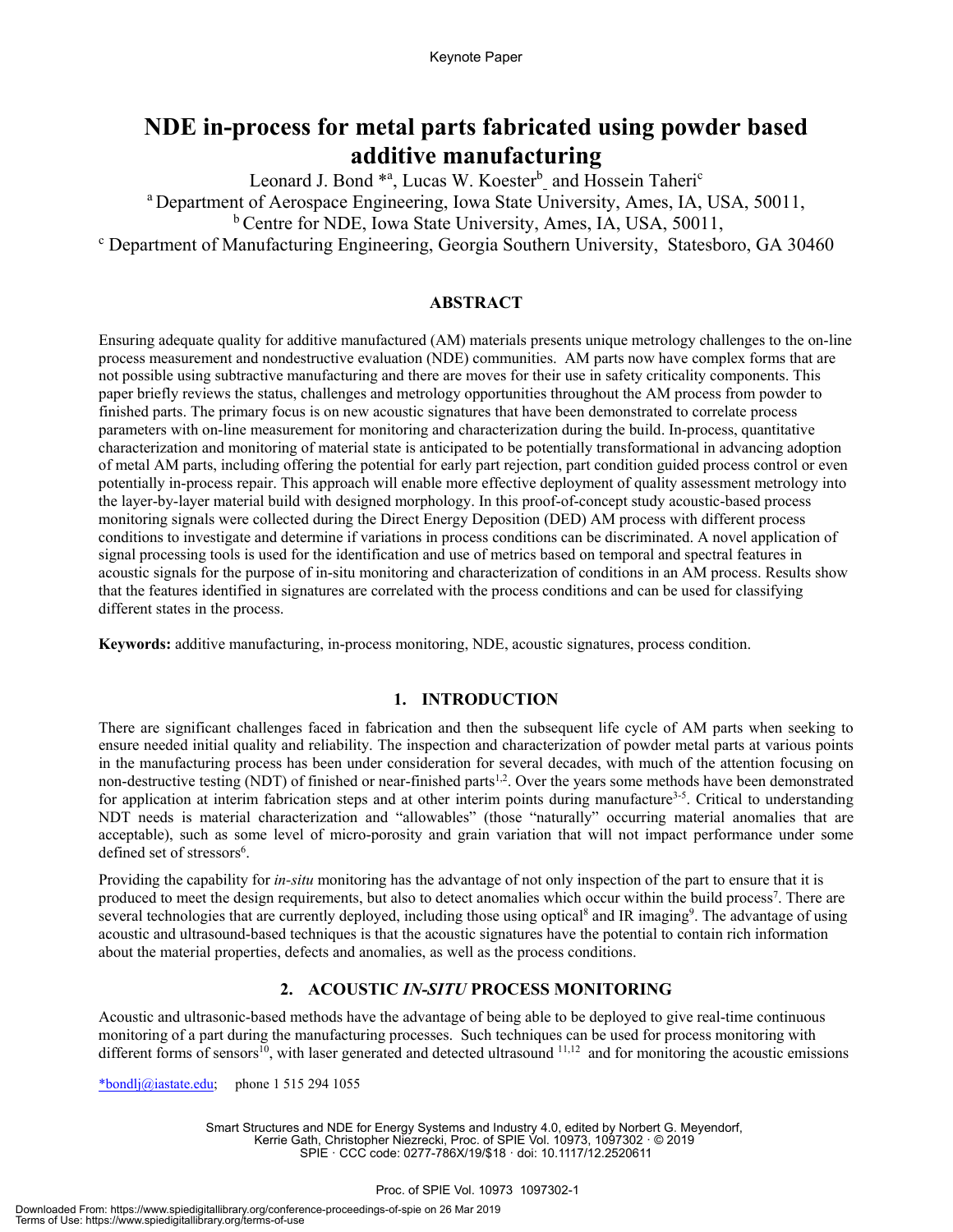from cracking events<sup>8</sup>. Considering the successful application of acoustic-based monitoring techniques for other manufacturing processes, these techniques seem to have the potential for in-situ additive manufacturing process monitoring <sup>13,14</sup> and some new systems and techniques have been developed for this purpose<sup>15</sup>. For reliable monitoring of the additive manufacturing process, it is important to identify signatures, develop metrics and the transient processrelated signals in the presence of potentially high levels of time-varying noise, generated by the AM machine and processing environment. Both temporal and spectral features can potentially carry useful information that are correlated to the process and part conditions and which can be used for quality monitoring purposes.

#### **Experimental setup and data collection**

An instrumentation system together with an experimental fixture that supports piezoelectric acoustic sensors was designed to enable attachment to the control stage of a Direct Energy Deposition (DED) system. Titanium 6Al-4V powder was deposited on a steel substrate under a variety of conditions. The fixture built to support sensors for process monitoring is shown in Figure 1. The arrangement and dimensions of the specimens and the sensor locations are shown in Figure 2.



Figure 1. Monitoring Fixture and accessories, (a) upper and lower adapter plates, build plate and mounting posts, (b) attaching the mounting plate and sensors to the upper adapter plate



Figure 2. Direct Energy Deposition (DED) single layer deposition of Titanium 6Al-4V powder on steel build plate on 5x5 grid, (a) test grid and related dimensions, (b) location of the sensors related to the grid and on the build plate

A typical section of "RF" data record and corresponding spectrum are shown in Figure 3, which indicates that there are two main frequency bands where the majority of energy occurs. Based on this observation, the band of frequencies observed was divided into a low frequency band (<800 kHz) and a high frequency band (>800 kHz), and the dominant temporal and spectral features in each were investigated.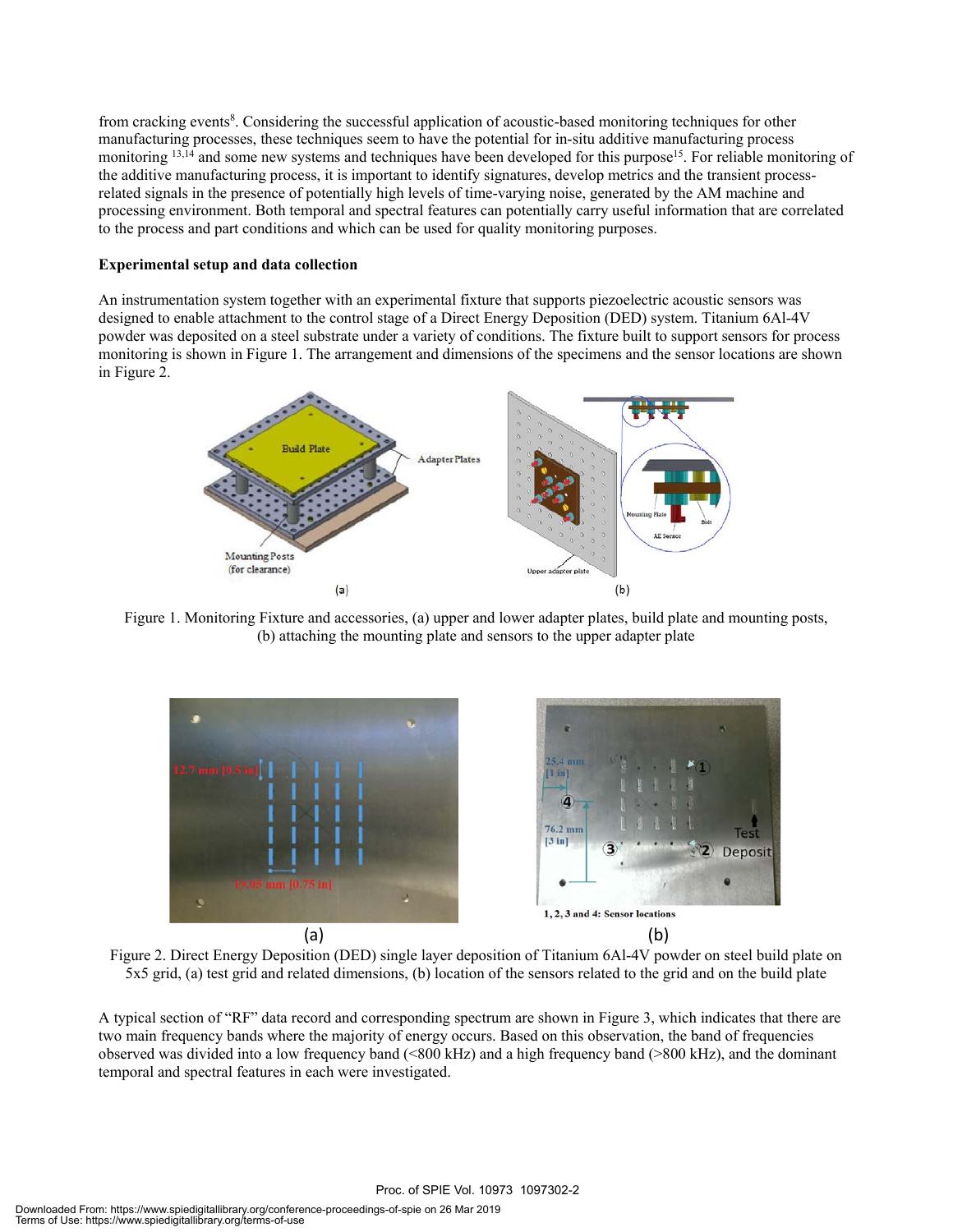

Figure 3. An example of the (a) original RF acoustic signal, and (b) frequency bands segments



 Figure 4. RMS noise levels for a normal build condition showing an underlying process noise and interspersed hits. An accumulated number of the hits over the course of the build is also shown as an indicator of material state

#### **Temporal metrics and analysis of acoustic signatures**

The signal processing employed consisted of band-pass filtering (150 kHz-2MHz) applied using a Kaiser order filter design and a convolution filter. Baseline subtraction was utilized to remove any signal drift and electronic noise using interpolated noise power spectra between intermittent baselines taken during testing (Boll), a common noise suppression technique in speech processing.

In acoustic emissions literature 'Hits' are defined as a signal that exceeds some predefined threshold and these are generally counted over time. They are also used to identify waveforms for further investigation and characterization. Hits were identified as waveforms with amplitudes exceeding 2 standard deviations from the mean (~95% confidence interval). The accumulation of hits over the course of a build under *Normal* conditions in depicted in Fig. 4. It can be observed that the hit total rises quickly during the build, and settles after build completion (~2500 waveforms). Hits have been associated in previous work with formation of material defects including porosity and cracking<sup>16</sup> and this can be used as a material state indicator.

Excluding waveforms identified as hits shows a marked decrease in RMS noise after build completion in Figure 5. Also displayed is the *Baseline* level RMS noise level which the *Normal* build condition approaches upon build completion.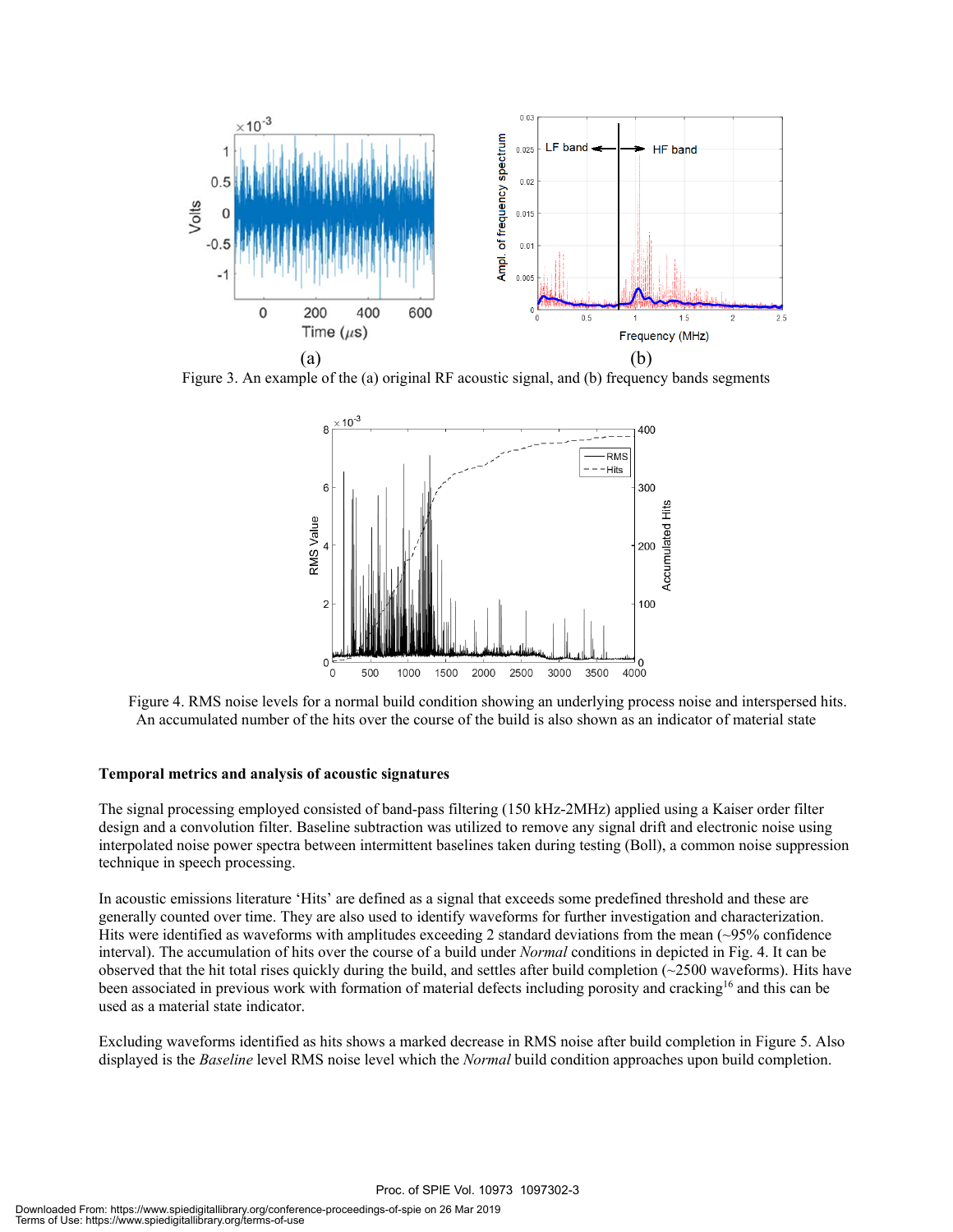Accumulating temporal metrics and fitting with normal distributions, the scatter in the central tendency (mean) and standard deviation appear to follow consistent trends as seen in Figure. 6.



 Figure 5. RMS noise values for the same Normal build condition depicted in Fig. 4 with waveforms associated with Hits removed to isolate process noise. A marked reduction in RMS noise levels is seen at approximately 2500 Waveforms coinciding with build completion and a return to Baseline RMS noise levels



Figure 6. Clustering based on build conditions show consistency between builds of the same condition (same markers) and separation with other conditions (unique markers). Central tendencies of a fitted normal distribution to RMS noise level distributions tend to be elevated above baseline for all conditions, and with stronger deviations for builds entailing material deposition.

#### **Spectral metrics and analysis of acoustic signatures**

The use of frequency domain spectral features has proved to be particularly useful when there are a variety of different noise generation mechanisms in a system, such as in manufacturing machinery<sup>17</sup>, processing systems including boilers and heat exchangers, and in turbo-machinery fault diagnosis<sup>18</sup>. If defined appropriately, the frequency-related features and signatures for the acoustic signal are very effective in terms of "event" or source extraction and their use for discrimination and classification purposes.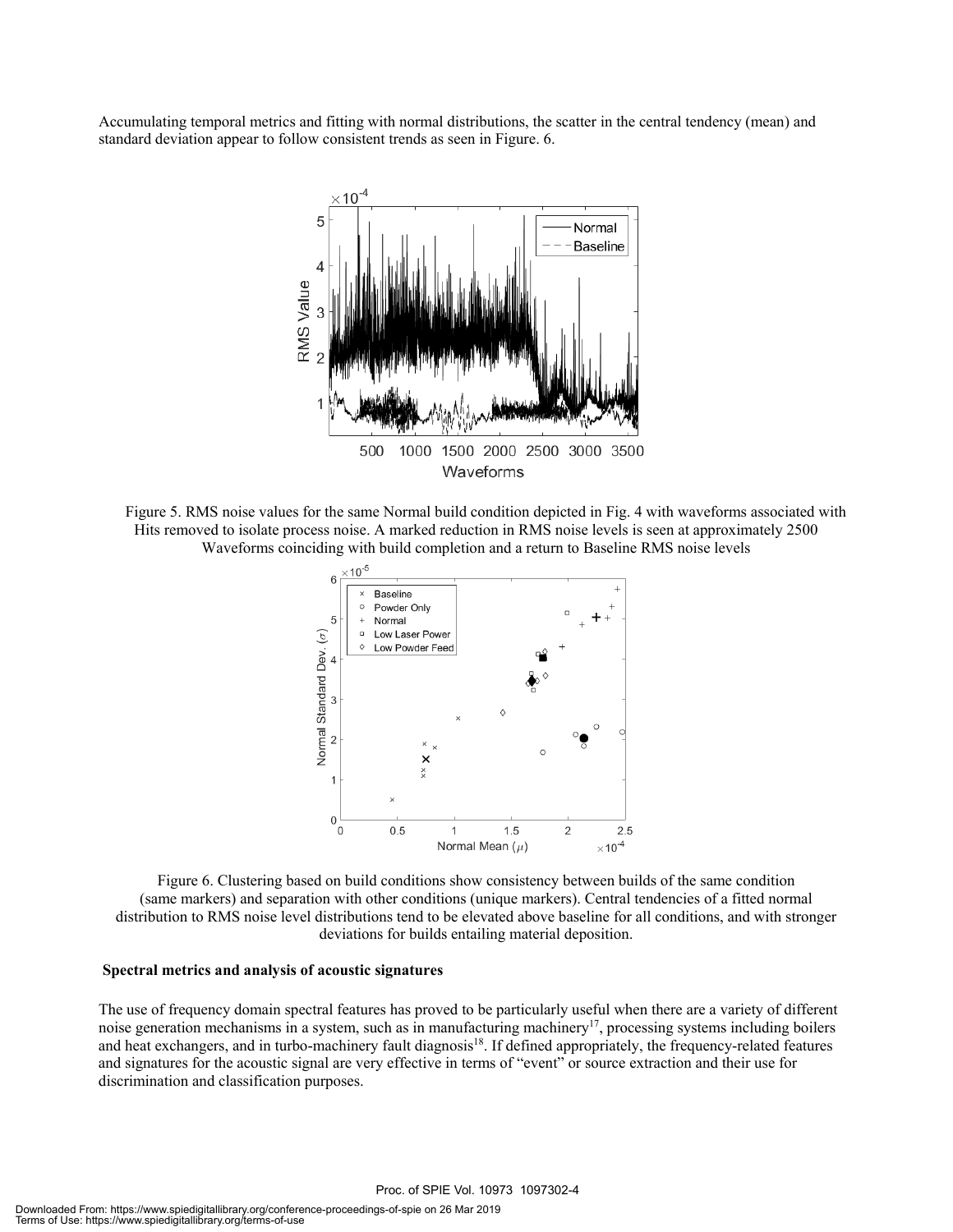The method used for data analysis used here is based on feature extraction from the frequency response of the acoustic signature signals. Defined features in the spectral domain are listed in Table 1.

| <b>Feature Number</b> | <b>Feature Description</b>                                                                                                                    | Feature's<br>abbreviation |
|-----------------------|-----------------------------------------------------------------------------------------------------------------------------------------------|---------------------------|
| Feature 1             | peak amplitudes of the spectral data from the Fourier<br>Transform                                                                            | <b>PA</b>                 |
| Feature 2             | Difference in peak amplitudes of the spectral data from<br>Fourier Transform for each condition compared to the one<br>for baseline condition | <b>PAD</b>                |
| Feature 3             | Peak frequency of the spectral data from of Fourier<br>Transform                                                                              | Pf                        |
| Feature 4             | Centroid amplitude of the spectral data from Fourier<br>Transform                                                                             | CA.                       |
| Feature 5             | Centroid frequency of the spectral data from Fourier<br>Transform                                                                             | Сf                        |

Table 1. Spectral features type and abbreviation

Clustering analysis is based on plotting the identified features in pairs and triples (2D and 3D respectively) to study the separation of variables and classification of process conditions for different build settings. The Clustering results for data from an acoustic piezoelectric sensor using centroid frequency (*Cf*) and centroid amplitude (*CA*) of spectral data obtained using the Fourier Transform in low frequency and high frequency bands are shown in Figure 7. The classification of process conditions using three frequency domain features; centroid frequency (*Cf*) and centroid amplitude (*CA*), and peak amplitude of frequency spectrum (*PA*) of spectral data obtained using the Fourier transform for a single sensor at low and high frequency bands is shown in Figure. 8.



Figure 7. Clustering results for data from a single sensor using centroid frequency (*Cf*) and centroid amplitude (*CA*) of spectral data obtained using the Fourier Transform in (a) low frequency and (b) high frequency bands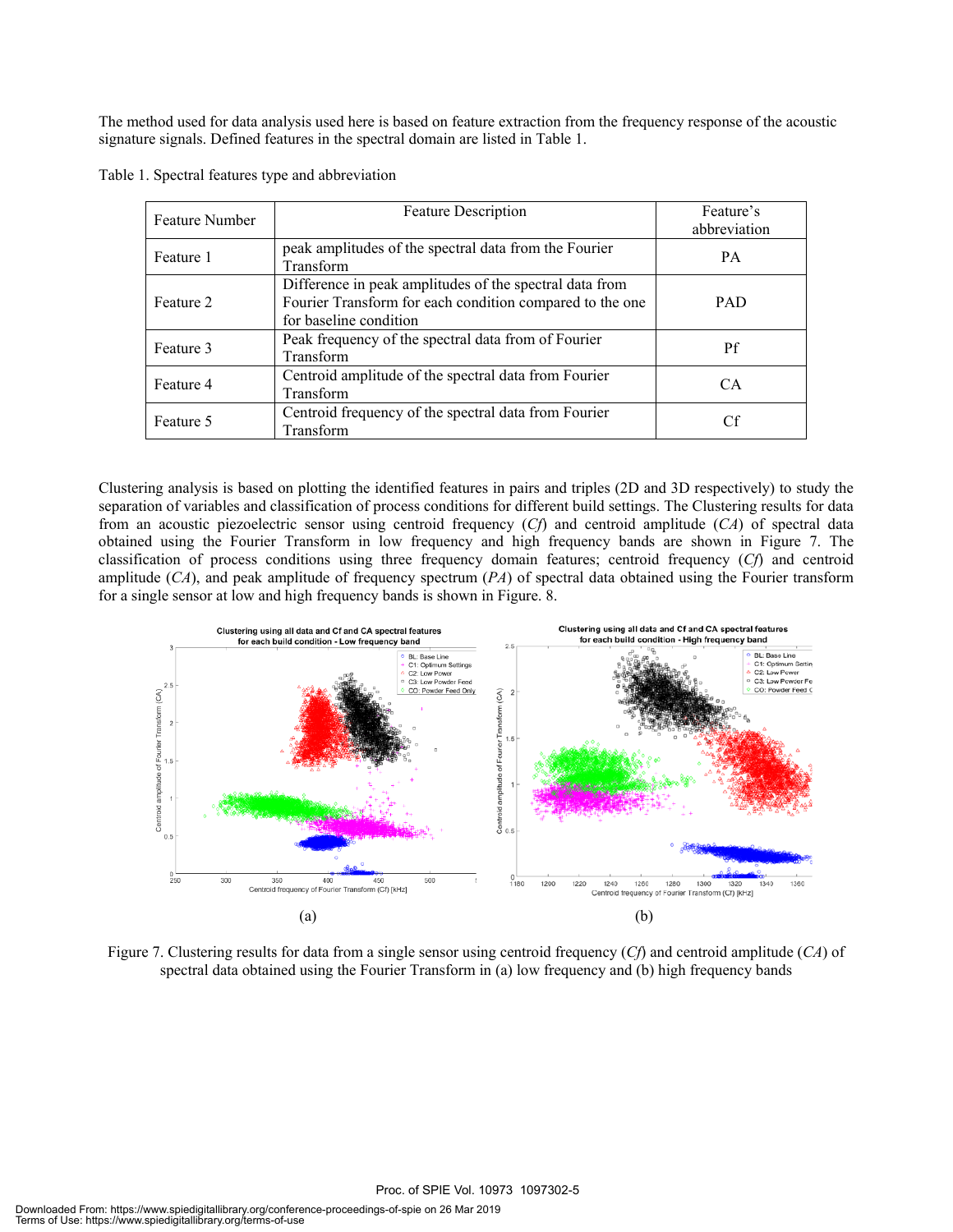

 Figure 8. Classification of process conditions using three frequency domain features; peak amplitude of frequency spectrum (*PA*), centroid frequency (*Cf*) and centroid amplitude (*CA*) of spectral data obtained using the Fourier Transform for a single sensor at (a) low frequency and (b) high frequency bands

Distinct separations of clusters are seen in Figures 7 and 8 to correlate with the data from different process conditions. Combination of acoustic signatures in the frequency domain can provide closer and more effective data clustering for different process conditions.

#### **3. CONCLUSIONS**

A proof-of-concept study has investigated new approaches to process monitoring for additive manufacturing based on acoustic signatures. Various alternatives for signal processing, pattern recognition, and classification methods were applied to acoustic signals generated by an additive manufacturing process. It has been shown that acoustic signal characteristics can be used to classify process and system conditions. The acoustic signals were collected during the Direct Energy Deposition (DED) additive manufacturing process operated under different process conditions. A novel application of signal processing tools is used for the identification and use of metrics based on frequency spectral features in acoustic signals for the purpose of in-situ monitoring and characterization of conditions in an additive manufacturing process. A spectral feature-based clustering method was implemented to analyse the acoustic signals. Clustering plots for metrics in 2 and 3-D were used to facilitate the visualization of the groupings and condition discrimination. It is demonstrated that a passive acoustic monitoring approach and use of signal processing algorithms is effective at giving metrics that achieve clustering and separation of conditions based on multiple spectral features extracted from the original test data, and that these metrics do correlate with different AM system conditions.

Classification of different DED additive manufacturing process conditions exhibit successful clustering of large data sets. Evaluation of the identified features confirmed the consistency in process monitoring and data collection by all sensors, different locations on the build plate, and various process conditions. Results show that this novel approach using acoustic signal analysis can provide metrics based on acoustic signals (signatures) generated by the AM process, and classification of the signatures can be correlated with different process conditions.

Monitoring of the manufacturing process using acoustic signatures would appear to have the potential to give data which can help enable early detection of off-normal conditions, generation of faults in the process, and can be used for process optimization and control.